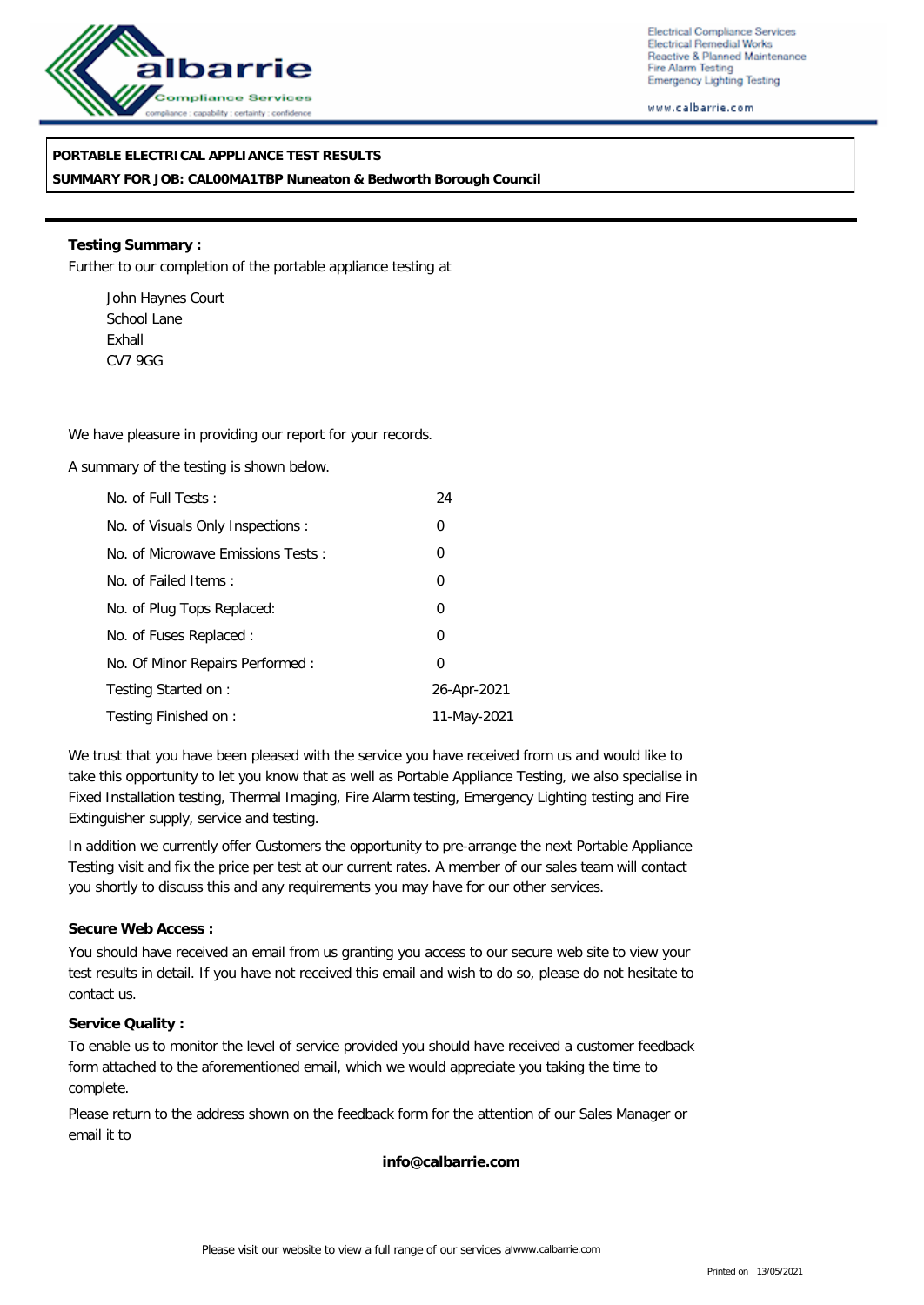

Electrical Compliance Services<br>Electrical Remedial Works<br>Reactive & Planned Maintenance<br>Fire Alarm Testing<br>Emergency Lighting Testing

www.calbarrie.com

# **CUSTOMER ACCEPTANCE**